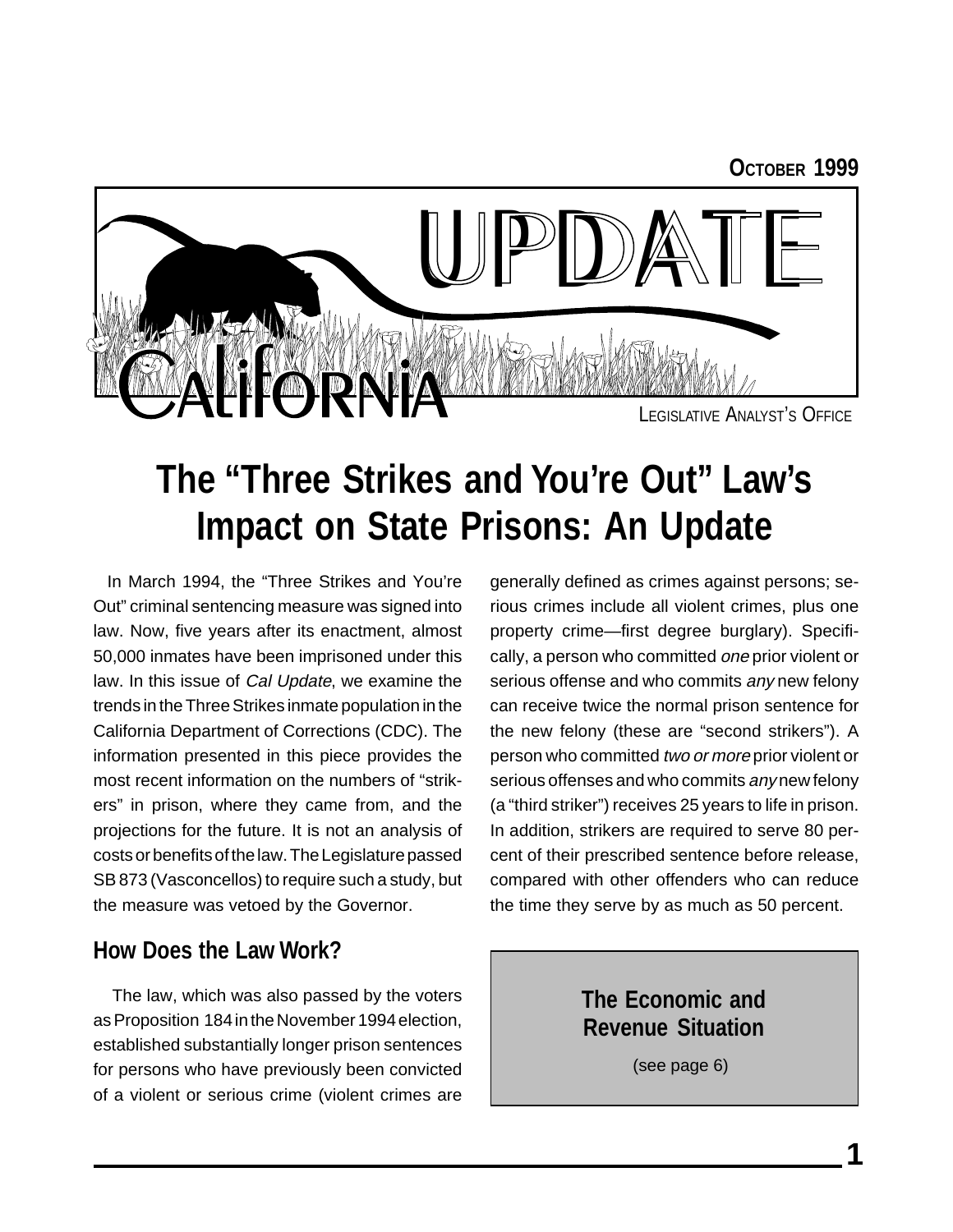### **How Many Three Strikes Offenders Are There?**

As of the end of September 1999, about 43,800 inmates had been admitted to state prison for a second strike and about 5,700 inmates had been admitted to state prison for a third strike. Over the past three years, the admission trends for second and third strikers has been stable, with between 700 and 900 second strikers and about 100 third strikers admitted to prison each month.

More than 10,000 second strikers have already been released from prison to parole. These offenders were probably convicted of low-level offenses which resulted in relatively short prison terms, even with the doubling of the sentences prescribed under the Three Strikes law. Third strikers, on the other hand, receive sentences of at least 25 years to life, and thus none of these offenders has been released on parole.

It is important to remember that the Three Strikes law did not establish new crimes but rather simply provided for longer prison sentences. Thus, many of the offenders sent to prison under the law would probably have come to prison for the offense they committed. However, they serve much longer prison sentences than they might have otherwise served in the absence of the Three Strikes law.

### **Second- and Third-Strike Population Increasing**

Although the number of second and third strikers entering prison each month remains relatively stable, the fact that these offenders serve much

longer sentences means that their population totals will grow. The most recent inmate population projections from CDC predict steady growth in the second- and third-strike populations.

Specifically, CDC projects that the second-striker population will reach about 31,300 by June 30, 2000, and increase further to about 38,100 by June 30, 2005. The department projects that the third-striker population will reach about 6,600 by June 30, 2000, and increase to more than 12,000 by June 30, 2005. Figure 1 shows the actual and projected numbers of strikers.



It should be noted that CDC's projections have generally overestimated the number of strikers in prison. The gap in projections and actual numbers of inmates has steadily closed, however, as the department has gained greater experience in projecting the population.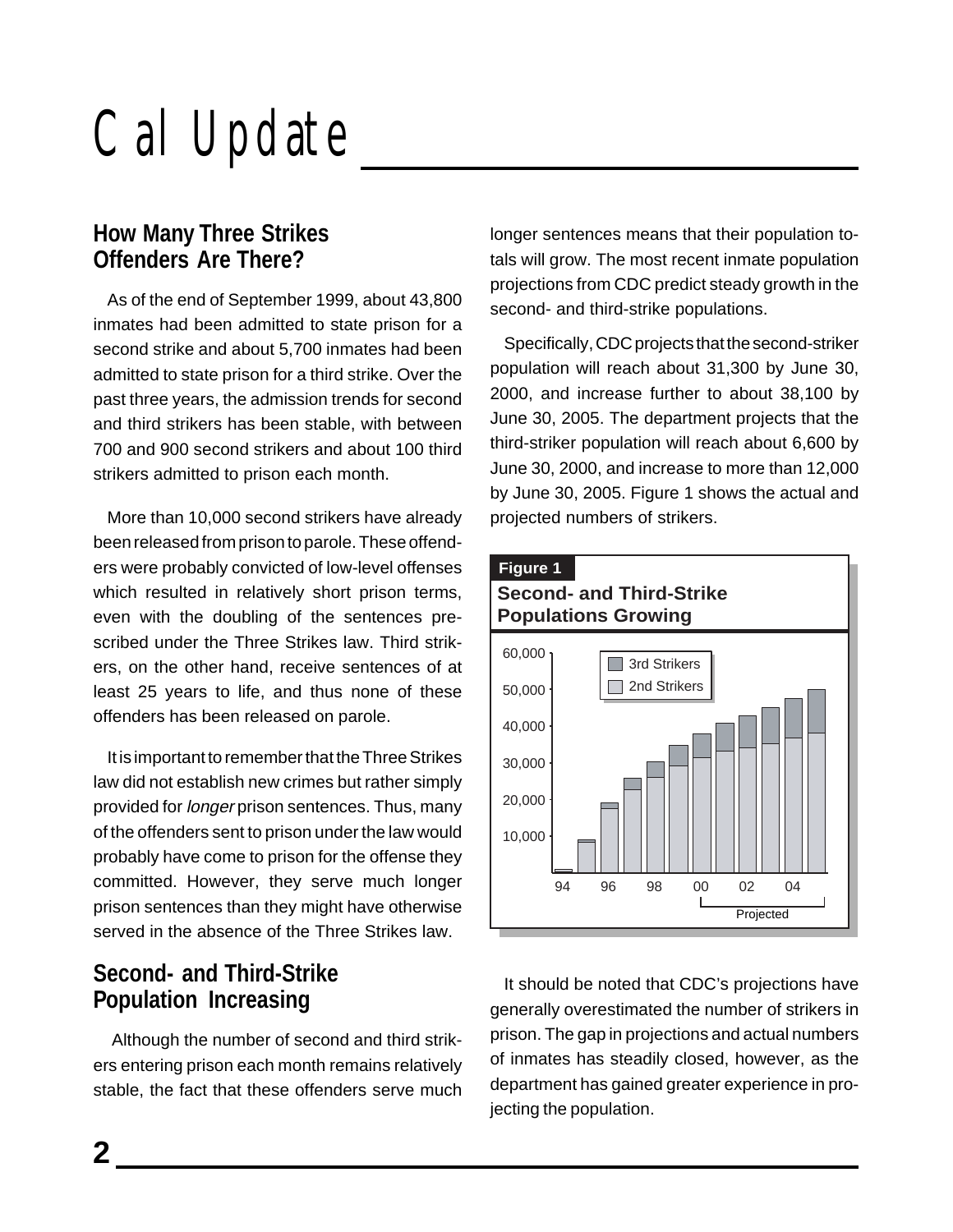### **Commitment Offenses Differ Between Second and Third Strikers**

Crimes are generally classified in four categories: violent crimes against persons, crimes against property, drug-related crimes, and other crimes that are not classified in one of the other categories. Specific offenses fall within each category. For example, assault is considered to be a crime against a person and burglary is considered to be a property crime. Most second and third strikers are committed to prison for nonviolent property or drug crimes, as shown in Figures 2 and 3.

While the largest category of commitment offenses for third strikers (40 percent) is violent crimes against persons, the largest number of second strikers falls into the property crime category (36 percent), followed closely by the drug offense category (33 percent).



The most common second-strike offense is the possession of a controlled substance (20 percent of total second strikers) followed by petty theft with a prior theft (10 percent).

The most common commitment offense for third strikers is robbery (18 percent of total third strikers) followed by first degree burglary (11 percent).

The numbers shown above document the most serious new commitment offense, not the full criminal history of the offender.

### **County Commitment Patterns Vary**

County district attorneys retain significant discretion to determine whether to charge an offender under the law. Figure 4 (see page 4) shows that commitment rates for second and third strikers are not always reflective of an individual county's gen-

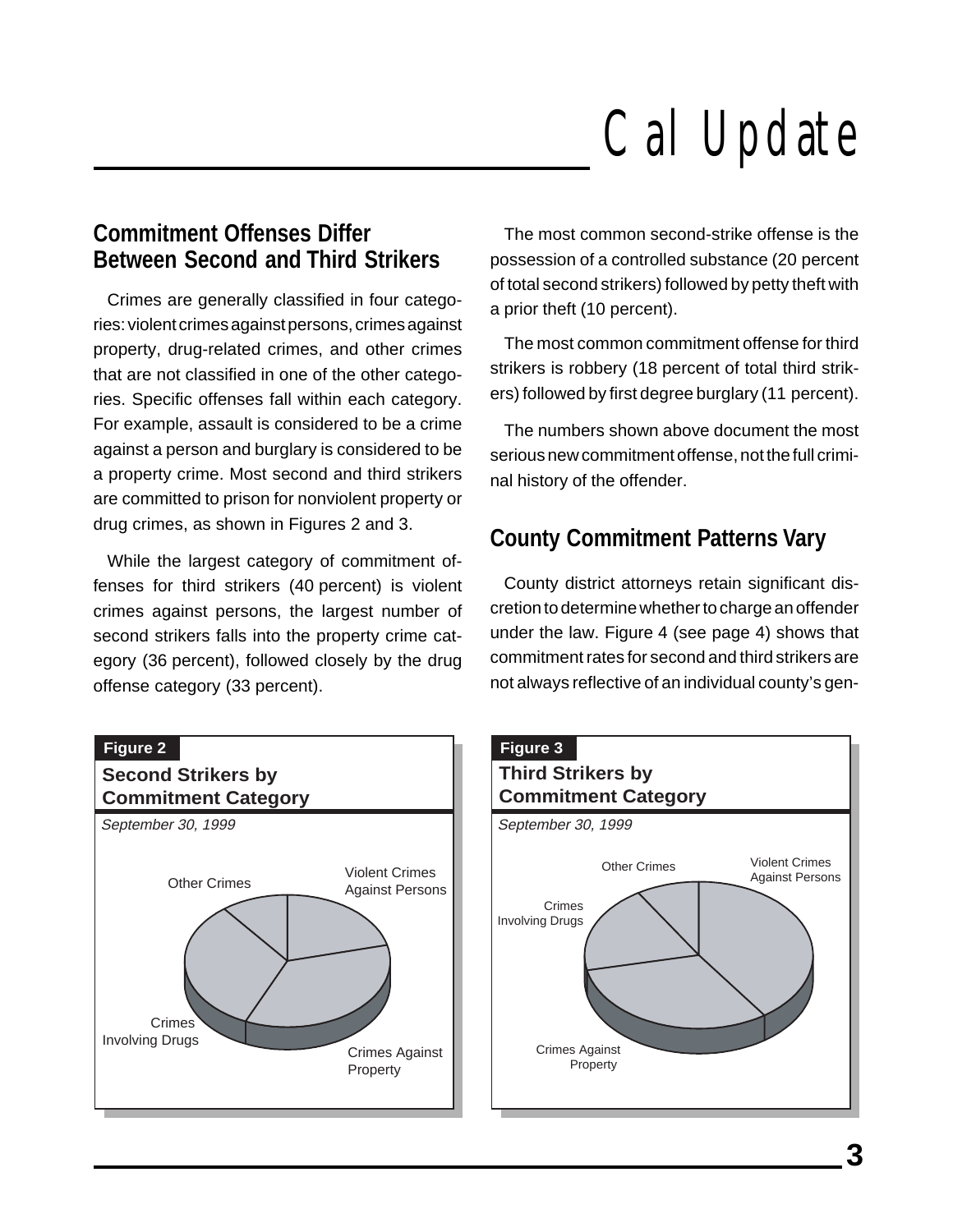eral inmate commitment rates. For example, as Figure 4 shows, Los Angeles County sends about 42 percent of the second and third strikers to state prison, but 35 percent of the total prison population.

#### **Figure 4**

#### **County Commitment Patterns Vary**

| (Counties With Populations in Excess of 700,000) |                 |                           |                                 |
|--------------------------------------------------|-----------------|---------------------------|---------------------------------|
|                                                  | Total<br>Prison | Second<br><b>Strikers</b> | <b>Third</b><br><b>Strikers</b> |
| Alameda                                          | $3.0\%$         | 1.3%                      | 1.5%                            |
| Contra Costa                                     | 1.5             | 1.6                       | 1.2                             |
| Fresno                                           | 3.2             | 2.7                       | 2.7                             |
| Los Angeles                                      | 35.4            | 42.4                      | 41.5                            |
| Orange                                           | 5.3             | 5.4                       | 5.4                             |
| Riverside                                        | 5.3             | 4.4                       | 3.8                             |
| Sacramento                                       | 4.4             | 4.6                       | 5.5                             |
| San Bernardino                                   | 5.8             | 4.7                       | 5.7                             |
| San Diego                                        | 8.1             | 10.9                      | 4.7                             |
| San Francisco                                    | 1.7             | 0.8                       | 0.5                             |
| San Mateo                                        | 1.1             | 1.3                       | 0.9                             |
| Santa Clara                                      | 3.4             | 4.0                       | 4.7                             |
| Ventura                                          | 1.3             | 1.2                       | 0.8                             |

The discrepancies between commitment rates probably result from variations in charging practices of county prosecutors and sentencing patterns of county courts. For example, both the Counties of Alameda and San Francisco have generally chosen to restrict prosecutions of persons as third strikers to those accused of committing a new violent or serious offense, rather than any felony offense as the law permits. Consequently, the percentage of inmates they contribute to the second- and third-strike population is smaller than the percentage of inmates they supply to the general population.

#### **Demographic Comparisons**

When comparing the demographic characteristics of second and third strikers to the general prison population, a few trends emerge:

- **Gender.** Although men make up 93 percent of the state's prison population, men make up 95 percent and 99 percent of the second- and third-striker populations, respectively.
- **Ethnicity.** Although the general prison population is relatively evenly divided among whites, Hispanics, and blacks, blacks represent about 37 percent of the secondstrike population and about 44 percent of the third-strike population.
- **Age**. The ages of second and third strikers are similar to the prison population as a whole. This is somewhat surprising, given the conventional wisdom that second and third strikers would have longer criminal histories and periods of incarceration resulting in a much older population.

#### **Strikers Becoming Much Larger Share of Prison Population**

 As the second- and third-strike inmate population has grown, it has become a significantly larger share of the state's overall prison population. In fact, second and third strikers are the fastest growing portions of the prison population. As of June 30, 1996, second and third strikers comprised about 14 percent of the total felon prison population. By June 30, 1999, that figure was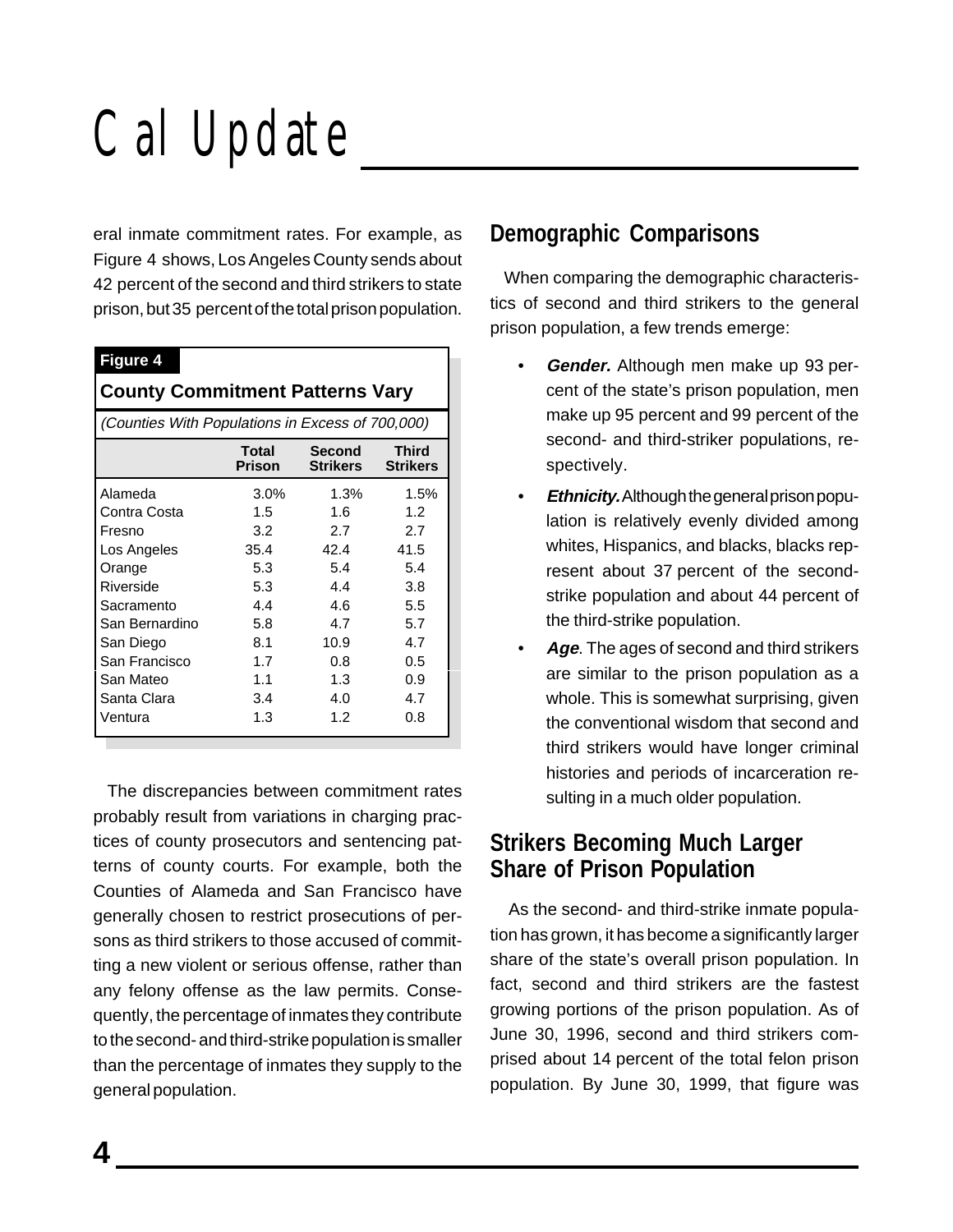22 percent. By next year, CDC projects that one in four inmates will be in state prison under a secondor third-strike sentence, and that figure will reach about 28 percent by June 30, 2005.

This has occurred at the same time that the largest portion of the prison population—those inmates with determinate prison sentences—has declined substantially. Moreover, the other two categories of felons—parole violators returned to prison and non-third-strike inmates serving life sentences—has remained relatively stable, as Figure 5 shows.

### **Conclusion**

The growing number of strikers continues to have significant implications for the state's prison system. Although the growth in the prison population has slowed in recent years, the second- and third-strike population continues to grow substantially. This growth will have implications for the costs, operation, and security needs of the prison system. For example, the growth in third strikers,



who serve life terms, will increase pressure for adding high security beds in the prisons. Similarly, the state will need to make long-term plans to develop criteria and programming for third strikers who will eventually be eligible for parole.

> Contact—Jennifer Chubinski, Dan Carson or Craig Cornett—(916) 445-4660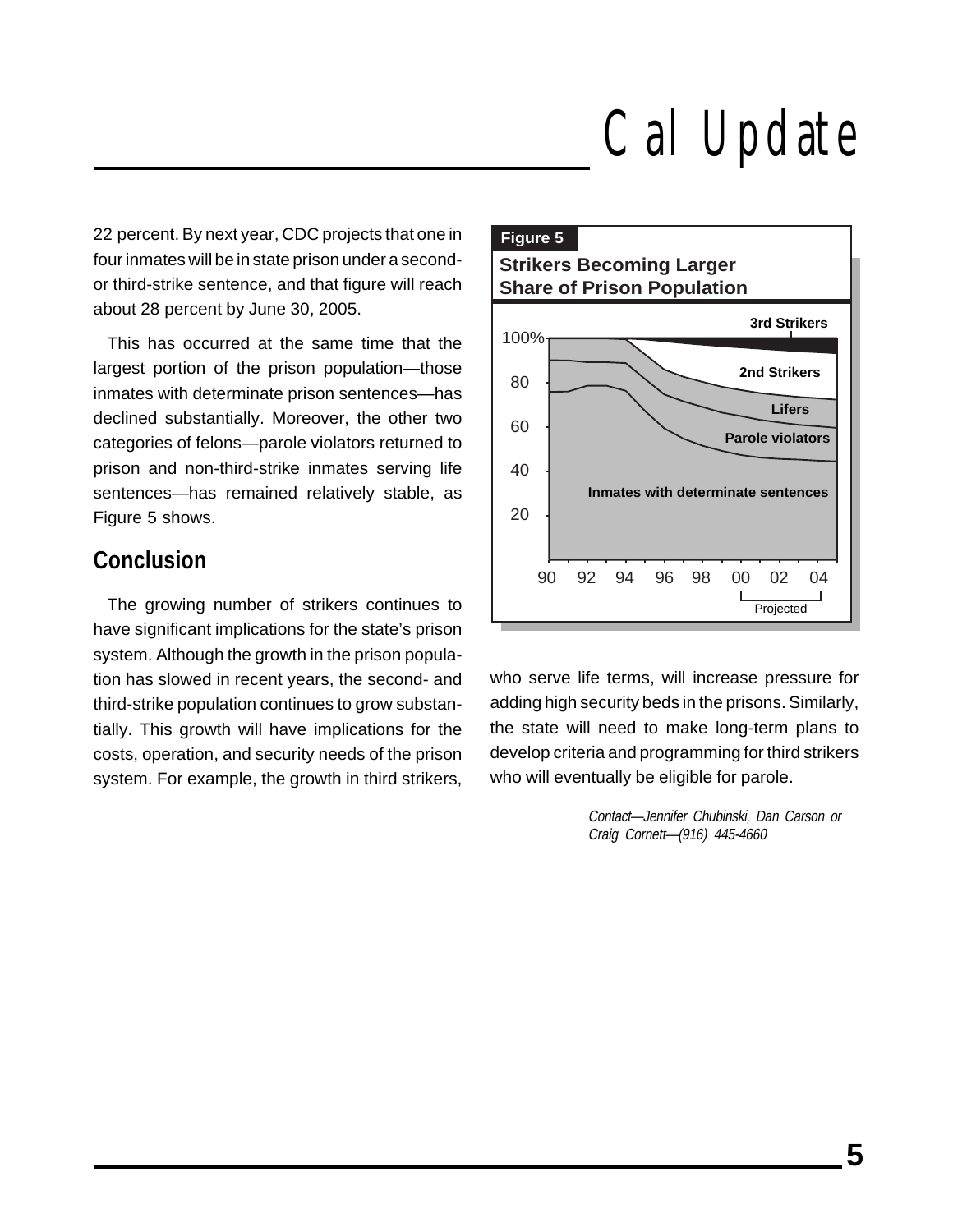### **The Economic and Revenue Situation**

The California economy is currently expanding at a robust pace, and these economic gains are boosting state tax receipts. During the first three months of the current fiscal year, total General Fund revenues are almost \$500 million relative to the 1999-00 Budget Actforecast. While worrisome reports on inflation and the recent declines in the stock market could portend slower economic growth in the future, the strong current revenue trends suggest that revenues in 1999-00 will exceed the budget estimate, potentially by a substantial margin.

In mid-November, our office will be releasing its fall fiscal forecasting report. This report will provide our updated economic forecast and fiscal projections for 1999-00 and the forthcoming budget year.

#### **Economic Developments**

**The Nation**. The U.S. economy continues to expand at a strong pace, led by major increases in consumer expenditures on automobiles and other durable goods, and continued healthy increases in business investment. The current "consensus" forecast calls for real gross domestic product (GDP) growth of 3.8 percent in 1999. This increase is about the same as last year, and is slightly above the 1999-00 Budget Act forecast of 3.6 percent.

On the downside, there is growing evidence that sustained economic growth is starting to put upward pressure on inflation. For example, the producer price index jumped 1.1 percent in September, led by major increases in food, energy, and new car prices. Concerns over growing price pressures have already translated into higher interest rates and lower stock prices. Further significant price increases would pose a risk to the strength of future economic expansion.

**California**. Like the nation, the California economy is continuing to grow at a relatively strong pace. Wage and salary employment during the first nine months of 1999 is up by over 3.5 percent from the first nine months of 1998, led by gains in the construction and services industries. As a result of these gains, the California unemployment rate fell to 4.9 percent in September, the lowest level since 1970.

In other developments, California taxable sales increased by over 9 percent during the first half of 1999 compared to the first half of 1998, the largest increase in over a decade (see Figure 1). In addition, home sales and new building activity have continued to increase.

#### **Revenue Developments**

General Fund revenues during the first three months of 1999-00 were up by \$497 million (3.6 percent) from the budget forecast. During this period, General Fund tax receipts were up by an even stronger \$602 million, reflecting gains in each of the state's major tax sources. This was partially offset by nontax receipts, which were down by \$105 million. This partly reflected temporary cash-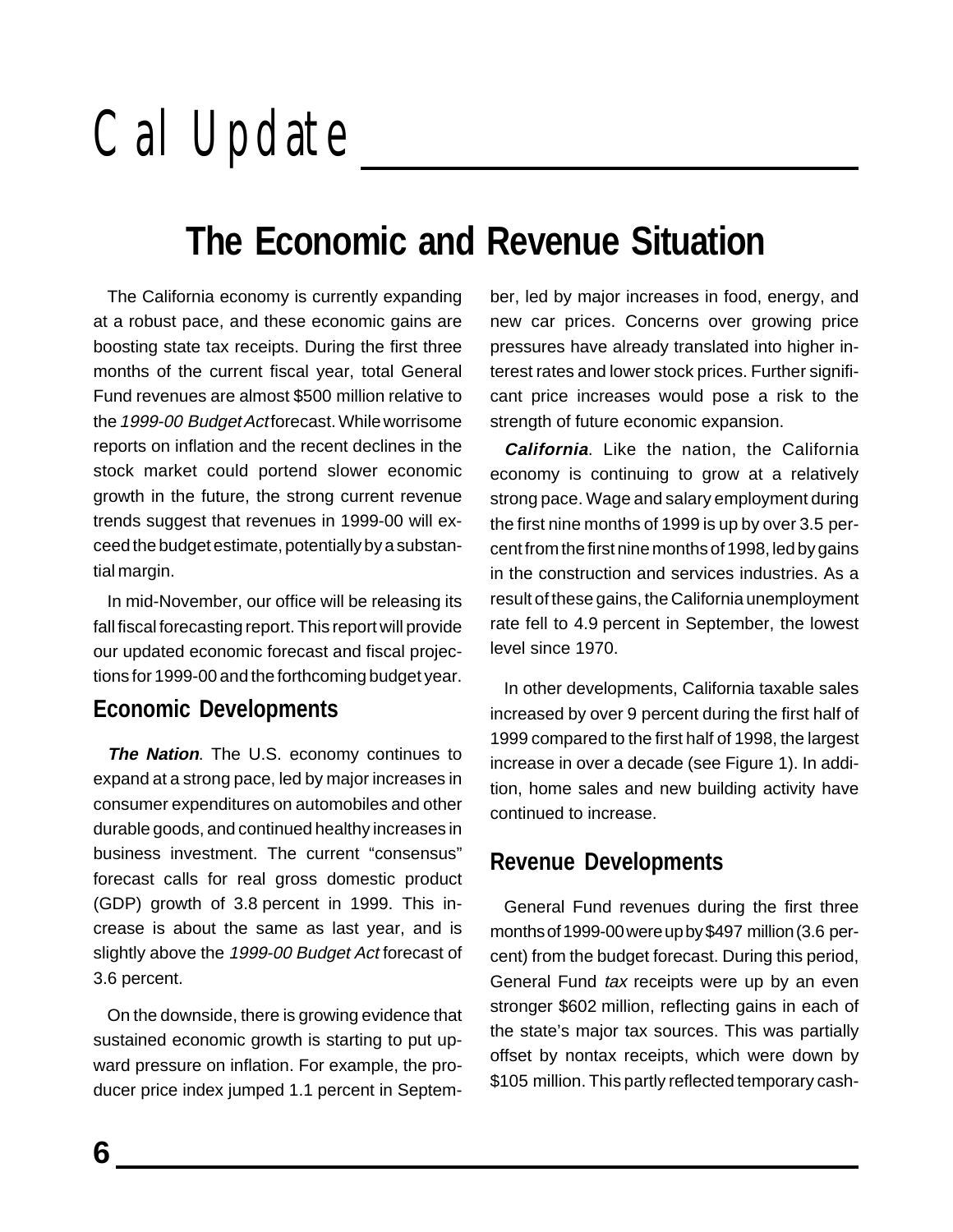

flow factors which will be reversed in the months ahead. Regarding individual tax revenue sources:

• **Personal income tax** receipts were up \$305 million (4.5 percent), due to higherthan-expected withholding and quarterly estimated payments toward 1999 tax liabilities, and lower-than-expected refunds on 1998 liabilities. During the July-throughSeptember period, withholding was up by over 14 percent from the same period of the prior year, while estimated tax payments were up by 18 percent. The strength from these sources suggests that current income from both wage and nonwage sources remains strong.

- **Sales tax** receipts were up \$212 million (4.7 percent) during the July-through-September period. Sales tax receipts during this period reflect major increases in both final payments on sales occurring during the second quarter of 1999, and prepayments toward sales tax liabilities for the third quarter of this year.
- **Bank and corporation tax** receipts during the July-through-September period were up \$88 million (5.9 percent). This cumulative increase is largely related to higher payments and lower refunds associated with prior-year tax liabilities. Prepayments toward 1999 tax liabilities during the past three months have come in about as expected.

Contact—Brad Williams—(916) 324-4942